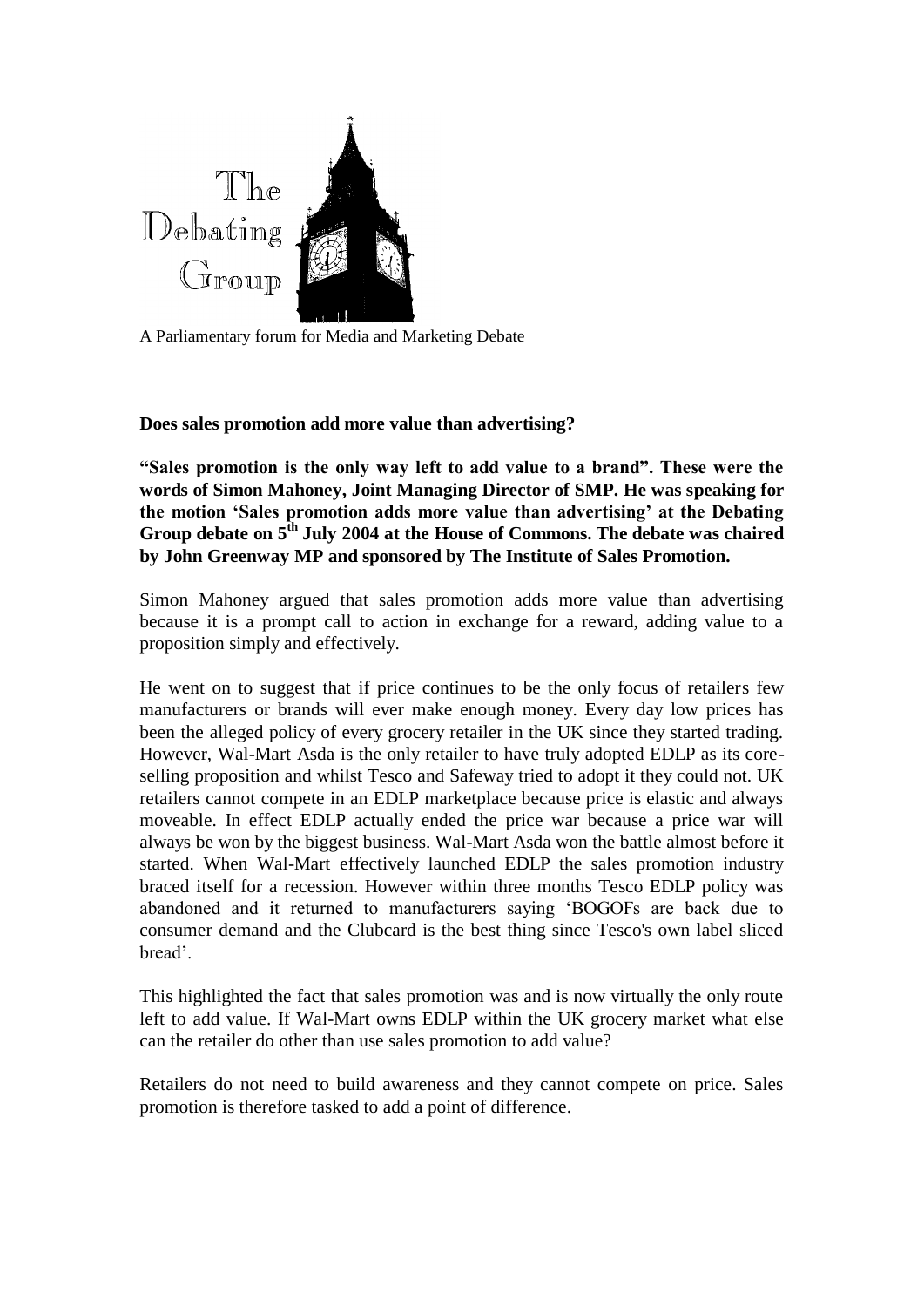Simon Mahoney believes that as retailers consolidate, they will use advertising more to carry promotions to set themselves apart from their competitors. But sales promotion adds value with or without advertising support.

Sales promotion is a form of communication designed to change consumers' buying behaviour by influencing them to favour one product or service over another by adding value. According to Simon Mahoney advertising informs consumers of products or services: it doesn't add value to the product other than by establishing a brand proposition or image.

Advertising is expensive and not able to be evaluated as effectively as sales promotion, particularly on an established product or service. Every brand can afford to utilise a sales promotion; not every brand can afford to advertise. With sales promotion you know the medium you choose is affordable and quantifiable. And that is the true definition of value.

70% of all purchases are made at the point of purchase. "The shelf is our channel and the pack or the POS our programme".

## **The value of advertising**

Opposing the motion Dr Kerris Bright, Marketing Director, ICI Paints, argued that brands have the power to deliver massive value to a business. Understanding the drivers of brand equity is key to marketers, who are, after all, the architects of profitable brand building. "Advertising is probably the most powerful tool marketers have in the construction of brands and in delivering sustainable value". Continuing a building metaphor, she suggested that, in contrast, most sales promotions undermine the foundations of brands – cracks soon appear and the market price for the brand falls. Interest in competitors rise and you soon find yourself in a position of negative equity.

Advertising works because it has an unsurpassed ability to drive awareness and is the most potent mechanism we know for creating strong, favourable and unique brand associations, for example, the Dulux dog; 'you find the colour, we'll match it' campaign.

Brands are not about reality but perception and Kerris Bright is in no doubt that 30 years of Dulux advertising has been the biggest driver of relative perceived value for the brand. The perceived customer value translates into Dulux's ability to command a significant price premium over the competition and this drives long-term value for the business.

The IPA has built up a vast library of case studies rigorously analysing the specific contribution of advertising to brand profitability. Andrex demonstrated that 20 years of advertising improved brand image and relative perceived quality, TV advertising alone was found to be responsible for £300m extra sales for the brand. Advertising for PG Tips using the Chimps was estimated to be responsible for £2bn additional sales on spend of just £100m. For every £1 Tesco spent on the 'Every little helps' campaign they achieved £38 additional revenue, translating into £130m profit. The 'Future's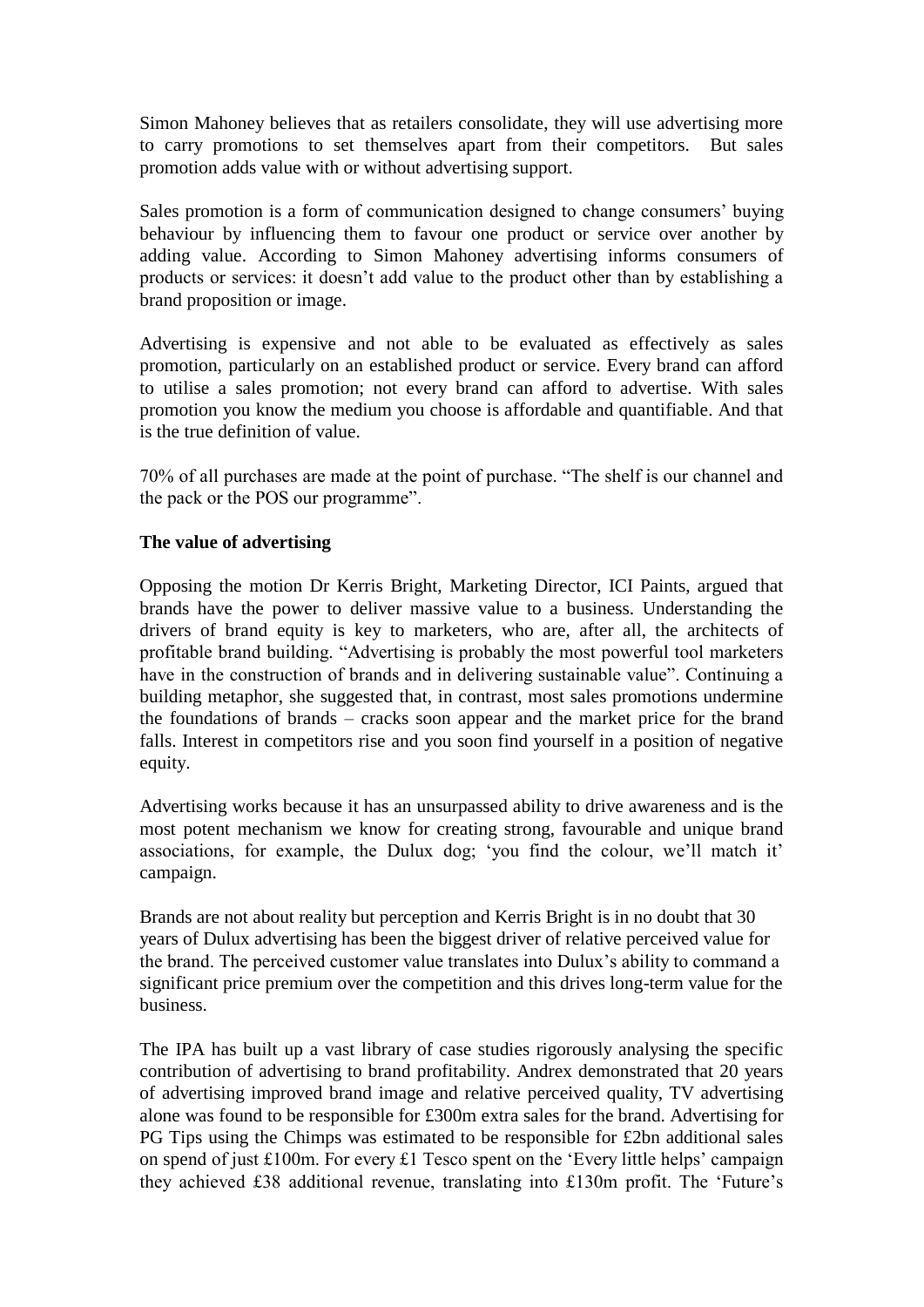bright' campaign for Orange was responsible for increasing market capitalisation by £3bn. "Yes", Kerris Bright admitted, "The cost of advertising can be huge, but when you get it right the returns can be colossal".

There is also plenty of evidence to show that advertising can boost immediate sales in the short-term, particularly for new products.

Advertising has the power to stir people's emotions (for both good and ill) in a way that sales promotions never can.

However, the objective of sale promotions is not generally to stir consumer emotions. It is usually about delivering short-term volume through driving penetration, loyalty, increased usage etc. And the mechanic of choice is usually price – over 90% of sales promotions are price-related.

The real financial evaluation of the impact of promotional activity is complex – sales uplift of individual products in individual retailers for a short-defined period may increase, but what about the cannibalisation of other parts of the brand portfolio and the impact on the broader category? Promotional activity needs to be understood from a volume, revenue and profitability perspective. Sales promotions are good at shifting volume but not at creating profitability.

A recent UCI School of Management report concluded:

- Only one in 10 promotions contributed to the profitability of brand in the short-term;
- Promotions create lagged and lead effects with consumers stockpiling products regardless of brand because the goods are on offer;
- Sales promotions do not yield new or long-term buyers in mature markets because they attract mainly deal-prone consumers;
- Loyal brand users tend not to switch buying patterns as a result of a competitor promotion.

Frequent price promotions undermine brand loyalties, can actually devalue brands and encourage consumers to become price seekers. Most sales promotions as practiced today are little more than bribes by manufacturers to retailers or consumers to get them to buy their products.

Some brands do attempt to develop promotional mechanics that support the brand's overall objectives. However, they build on the creative ideas developed for advertising such as the Andrex puppy or Gary Lineaker for Walkers and they all use advertising to add value to the promotion spend. These brands chose advertising as a route to communicate their promotions, because sales promotion does not have the media to reach consumers and advertising does. Increasingly sales promotion agencies and clients are looking to advertising to add value to their promotional activity. Advertising reaches the right people at the right time, adding value to the brand through awareness.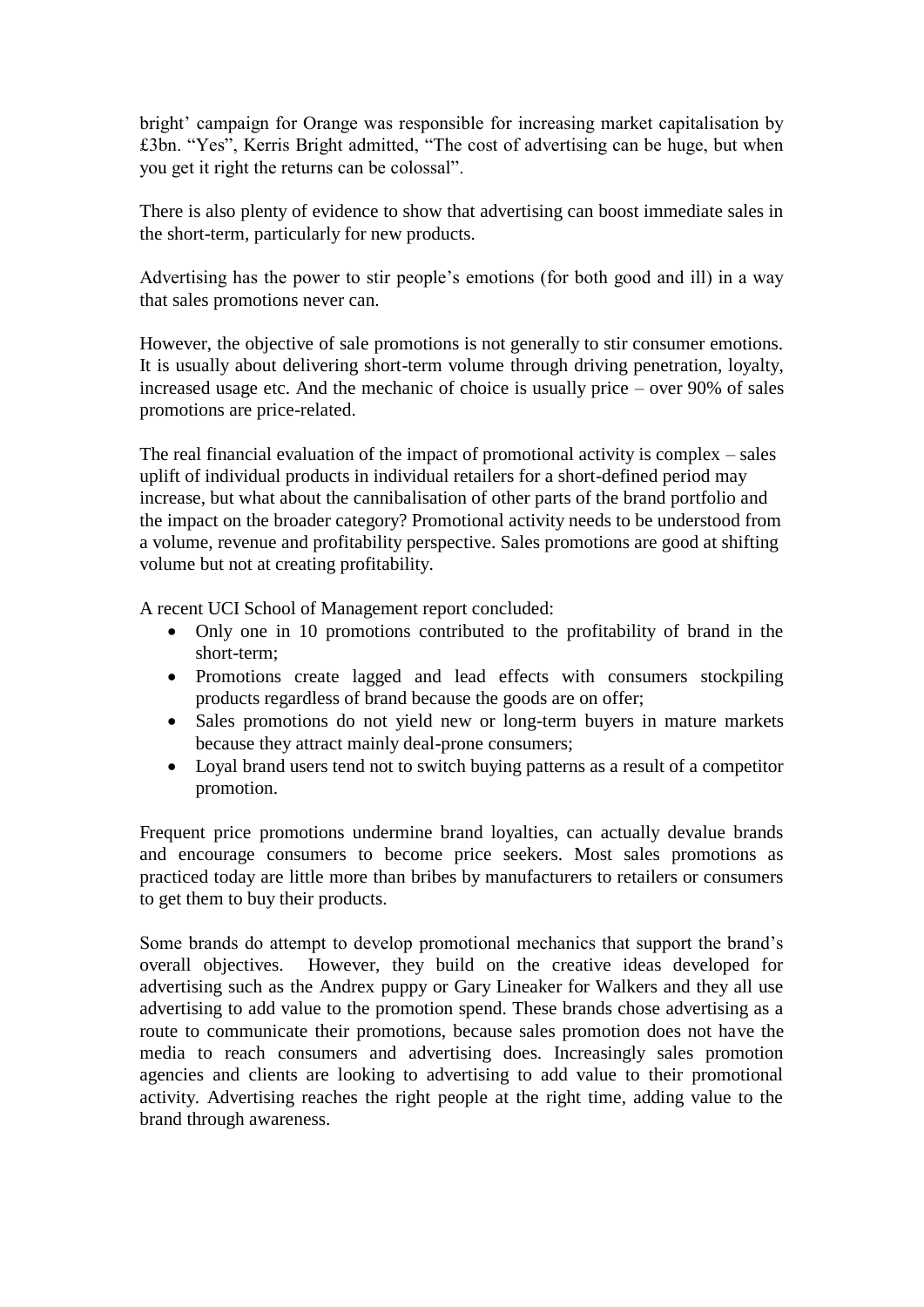Kerris Bright concluded, "Most sales promotions have no short-term or long-term value. They may deliver volume, but they come at a cost both in terms of profit and brand equity, so destroying the potential for future profit.... Advertising is the most powerful tool we have in building brands and the evidence that it drives both short term and long-term value is nothing short of compelling".

## **Working in harmony**

Seconding the motion, Peter Kerr, Managing Director of MRM and Chairman of the Institute of Sale Promotion, argued that sales promotion is not only a value-added proposition, but also value for money marketing expenditure.

For many years now below-the-line spend has outstripped that of advertising. Global expenditure in below-the-line activity has been quoted by WPP at an estimated £750 billion. This expansive growth is due to the increasing importance of sales promotion within successful marketing planning. Walker Crisps and PepsiCo, for instance, plan their main brand media schedule and content around their major promotional activity. When P & G launched its OTC anti-heartburn medicine Prilosec only 25% of the marketing budget was spent on TV – the rest was invested in in-store promotions and other sales promotion techniques.

Peter Kerr suggested that this evolution is picking up for the following reasons

- Consumers are buying less newspapers and watching less TV;
- They are being hit with more marketing messages than ever before and are 'tuning-out';
- At the same tine they are becoming more switched on to promotional activity, particularly through retailer competitiveness;
- The advertising market is suffering from a recession that is showing reasonable signs of recovery but mostly due to events such as Euro 2004 and the Olympics. Enormous growth in TV channels and the consolidation of media owners is making TV more expensive;
- New media channels. The growth in Internet advertising is staggering. Email marketing is quick, efficient, timely and at least a  $50<sup>th</sup>$  of the cost of conventional mail. It is also interactive, and can therefore open up further opportunities.

Peter Kerr believes that advertising and sales promotion will have to work in harmony to face the challenge of new technologies and a more media savvy audience as well as the introduction of digital broadcasting delivering household specific messages. Direct Response TV will work not just for conventional DRTV advertisers, but also at the fmcg brand level.

Sir Martin Sorrell is advising the market that it is not what it costs to reach 1000 people that matters but how effective is the cost per 1000. "We in the sales promotion fraternity have always worked to such levels of accountability. Sales promotion and advertising cover most of the options a brand can use to reach its target market. Make no mistake, however. You can lead a horse to water but if you want to encourage the horse to drink, you need an added value proposition".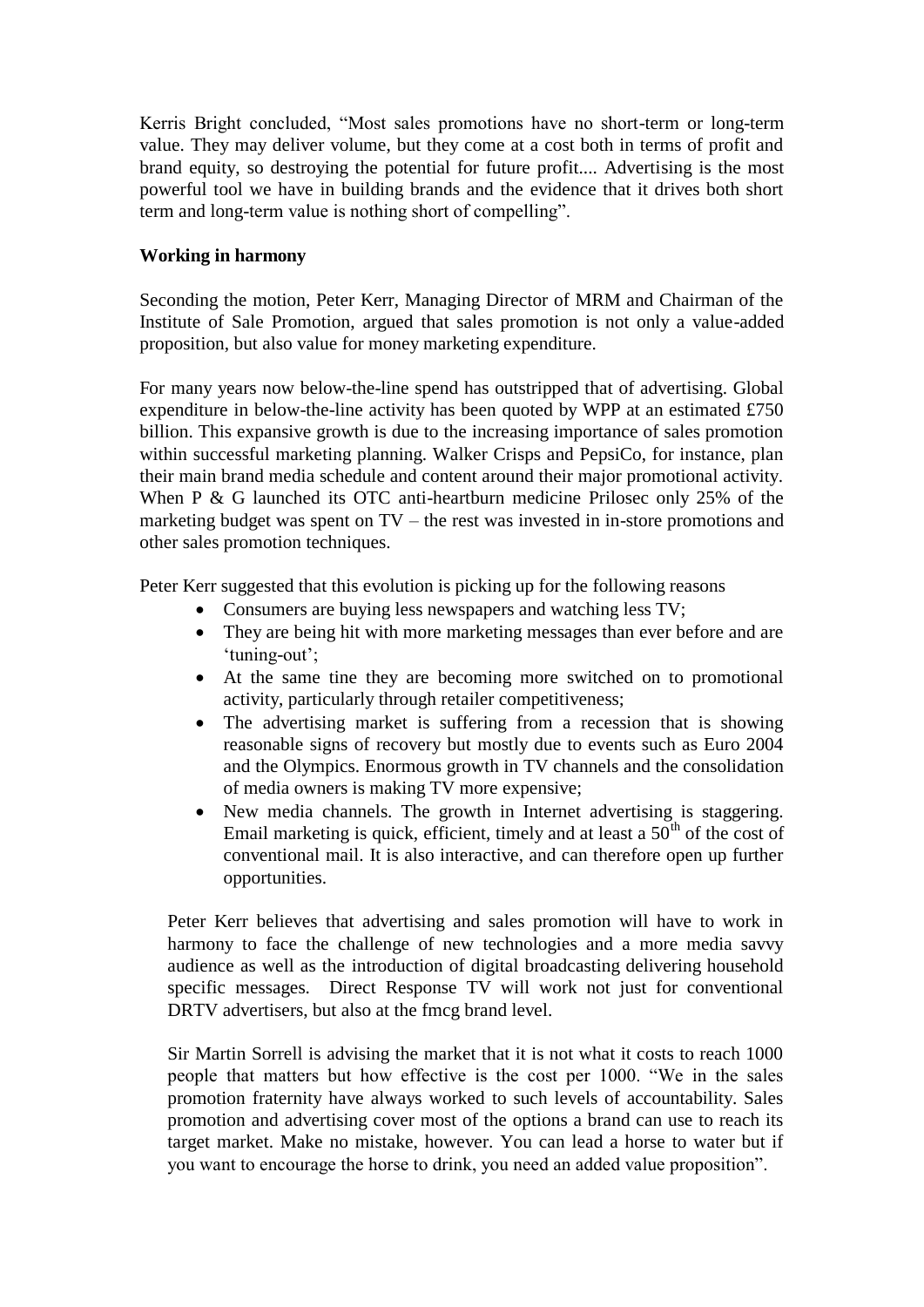#### **Sex, drugs and rock and roll**

Seconding the opposition Hugh Burkitt, Director General of The Marketing Society, pointed out that just because sales promotion is increasing doesn't mean that it is good.

In defining what is meant by sales promotion he pointed out that it does indeed come in new forms. A recent survey by the ASA showed that the consumer sees all forms of promotions as advertising.

For the purposes of the debate sales promotion is an immediate incentive to sales through a whole variety of mechanisms. "We want these sales *now* – an instant win*".* Sales promotion is about bribes or short-term incentives sales whereas advertising puts the consumer in the right frame of mind for long-term brand building. Advertising is often not designed to sell directly itself, but to create a situation where, faced with a salesman or a shelf groaning with different products, the customer is ready and willing to buy.

When the proposers talk about 'added value promotions', they are frequently talking about adding value to an 'adstock' of consumer goodwill that has been created by years of consistent brand advertising.

According to Hugh Burkitt, sales promotion is the sex, drugs and rock and roll of marketing – highly enjoyable, often effective in the short term, but dangerous to the user and very difficult to control once the habit has started.

Sales promotion is addictive – to the consumer, the retailer and the brand manager.

Consumers become addicted to price cuts, free offers and deals. Frequently they are merely stockpiling products or switching short-term with no long-term increase in loyalty.

Retailers are addicted to brand owners' promotions because they have no interest in the image or success of individual brands and they often depend on suppliers' promotions for much of their profit margin.

The brand manager becomes addicted to sales promotions because he is under pressure to respond to his competitors and to meet quarterly or annual targets and under pressure to be seen to be doing something, and sales promotions are definitely activity.

There are a vast number of promotions. There were 95 winners and highly commended prizes in this year's ISP Awards.

The academics are unanimous in their findings that promotions damage your brand health. According to Professor John Philip Jones 84% are actually unprofitable in the short-term. Findings by Andrew Ehrenberg, (formerly at the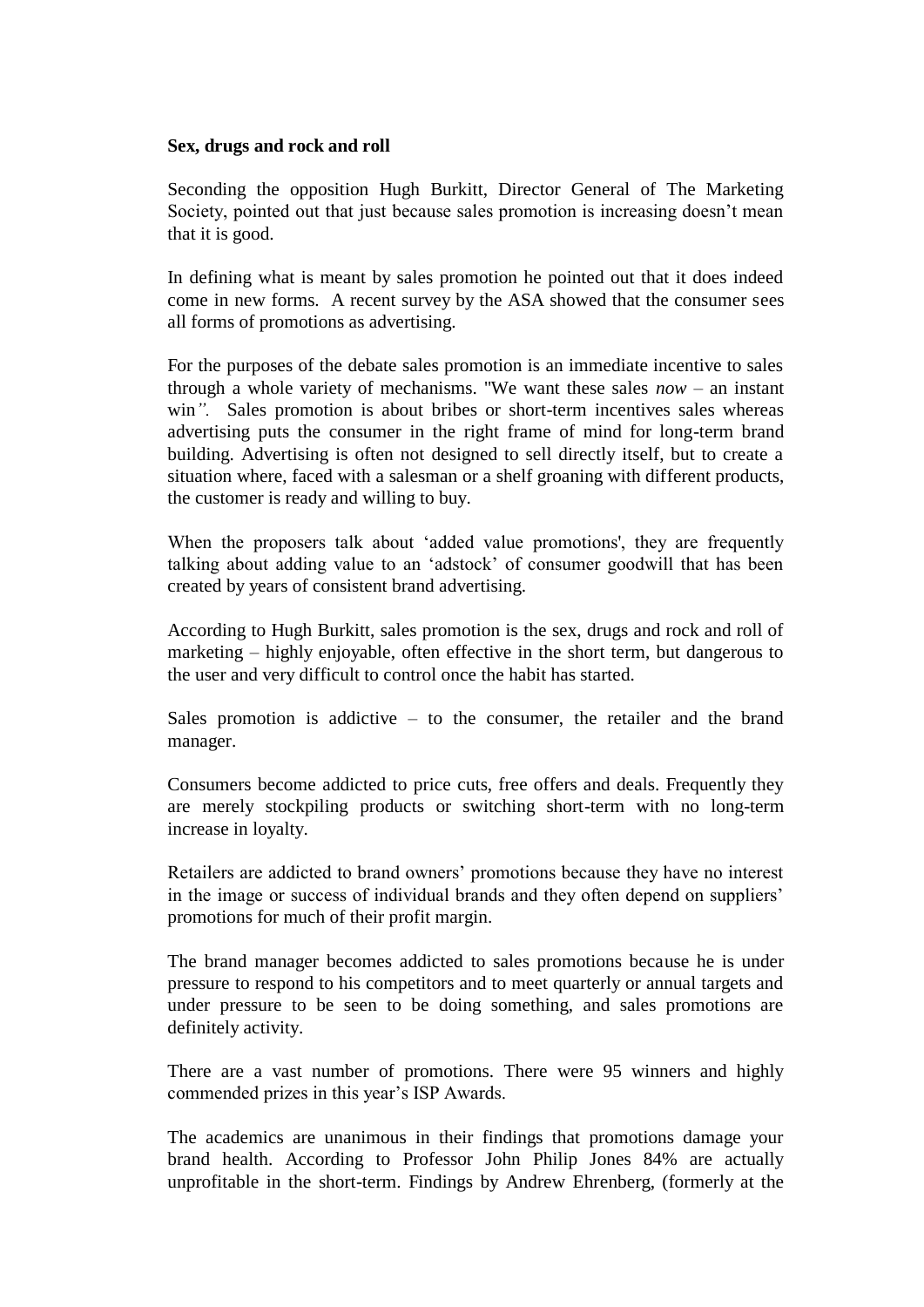London Business School and now at the South Bank University) and Robert Buzzell at Harvard also show that advertising builds value in brands more effectively than sales promotion. The IPA has published 12 volumes of Advertising Effectiveness Case Histories representing over 20 years' experience.

Hugh Burkitt cited Safeway which increased its market share and raised its likefor-like store sales in the period 95/96. Shortly after this all the advertising was withdrawn in favour of promotional activity. A few years later the brand was dead. Safeway had many other problems, but withdrawing advertising made them terminal.

Promotions are a lot of fun and like rock and roll very noisy. But how many people are the promotional brands really reaching and what is the cost per contact?

Hugh Burkitt recalled that at Birds Eye, they used to talk of 'theme and scheme'. Most brands benefit from a bit of scheme – noise, fun and a sense of energy. But if a brand has no theme, it will be harder for consumers to understand it and see its role in their lives.

Sales promotion is best as an auxiliary to the vital role of advertising in creating true consumer value in the first place.

Sales promotion is the sex, drugs and rock and roll of marketing – exciting and enjoyable. Advertising offers by contrast a life of fidelity, sobriety and classical values. "It may be duller, but if you want your brand to survive in old age, 'know the score' and keep your promotions habit firmly under control".

### **Discussion from the floor**

For the motion

- Expenditure in the UK is about £7billion on advertising, £11billion on direct mail and £21billion on sales promotion. The consumer makes the ultimate decision. The average young shopper is persuaded by sales promotions. He or she picks goods at random and is influenced by offers such as 2 for 1; buy one get one free.
- When a brand manager wants to do something about his brands he turns to sales promotion.
- We need both advertising and sales promotion. Increasingly consumers need sales promotions to attract them to brands. More brands are being built using sales promotion as a strategic tool. Many brands are using sales promotion to support their business models at the expense of advertising.

Against the motion

 It is a poor promotion that adds *no* value. But how can sales promotions add *more* value? They need a good ad campaign to go with them. EDLP was advertised. Otherwise if you don't go into ASDA, you don't know about them.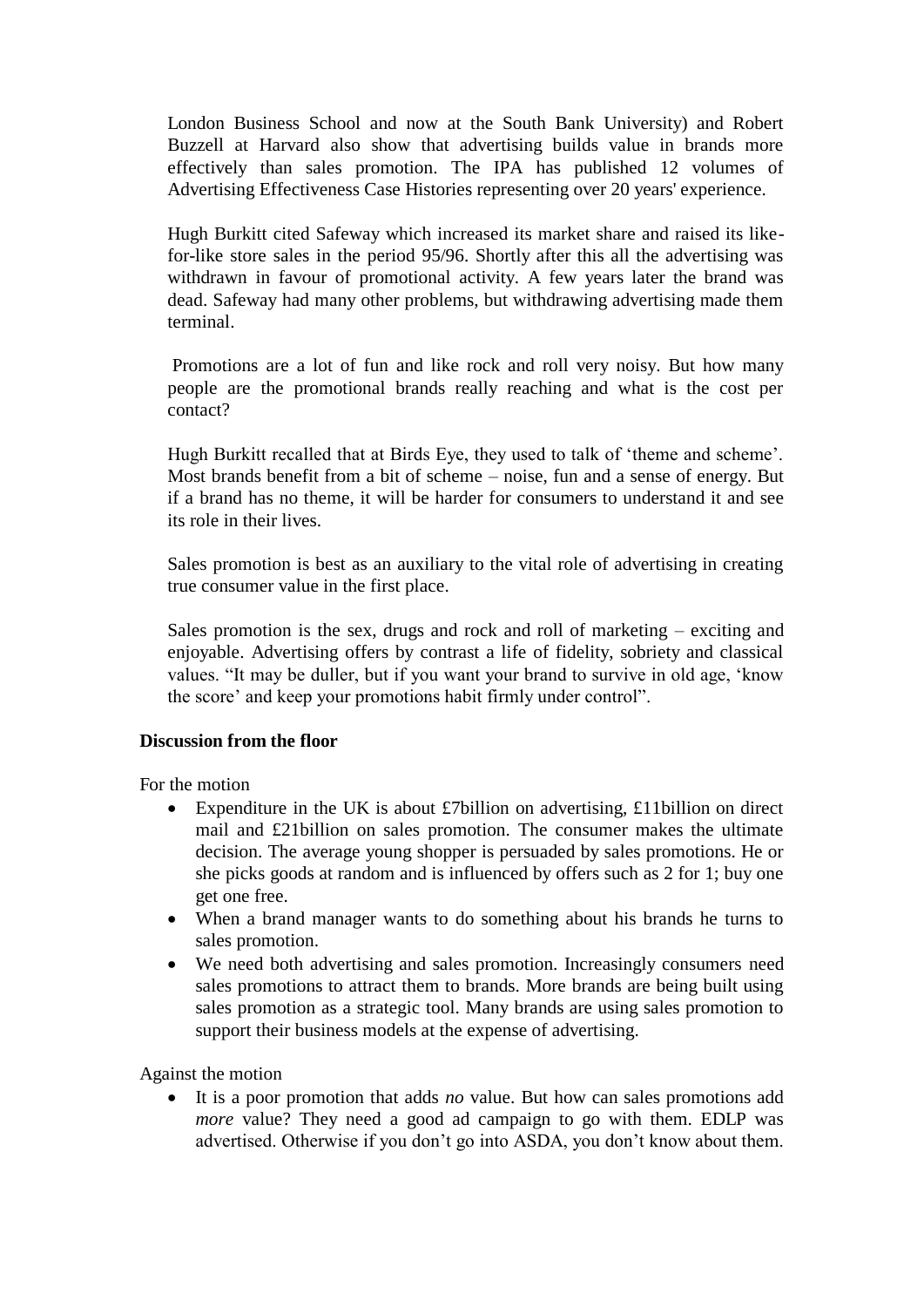If you are doing direct sales promotions, you are trying to move goods quickly. Over the long period advertising adds more value

- Price is a small component of value. It's how you feel about something that gives it value. The person who saves 5p doesn't necessarily feel good about saving that 5p. Price is not the major factor. The Andrex promotion was very successful, but it had had decades of very successful advertising; without that the promotion would not have worked.
- One client decided to withdraw advertising and spend his entire budget on below-the-line. The long-term impact on the brand was catastrophic. Stephan Buck's book 'The success of longitudinal brands' shows that the major contribution to brands is advertising.
- Was it free glasses that turned Coke into the most famous brand in the world?
- When any presentation team uses 'value added' 29 times, the presenter is clutching at straws. Promotions can actually damage a company eg Hoover.
- Advertising pushes the product to the consumer; sales promotion pushes the consumer to the product. Advertising has an important role to play in enhancing a promotion. Advertising is a master of image. In the cosmetics market sales promotions would not be so successful if the promotions were not advertised. In the interplay of the two advertising has the more important role.
- Repeat sales only come from brand loyalty, which is the basis of good marketing. Sales promotion motivates the consumer on one occasion. Brand loyalty is not created by sales promotions, rather by the image behind the brand.

### **Summing up**

Kerris Bright argued that sales promotion does not add short-term or long-term value to business. It does not create difference or emotional connection with consumers.

It can shift a lot of value in a short period of time, but often not at a profit. Promotions are often conducted because of short-term pressure from retailers. But long-term value for a brand comes through advertising.

Consumers like a good deal. But this drive for sales promotions mostly comes from shifts in budgets. Consumers are interested in good products and money spent on sales promotions is often taken from budgets for R & D and innovation.

Advertising provides an emotional engagement with consumers and it contributes to the profitability of the brand.

Simon Mahoney pointed out that most of the debate had been on price. Sales promotion is not all about price. "We are charged in sales promotion to give added value over price. No-one comes to a sales promotion agency to ask for help in cutting prices". Clients want a viable alternative to cutting price eg the Nectar card; air miles. Every single brand can add something with sales promotion as part of the marketing mix in a brand-building way.